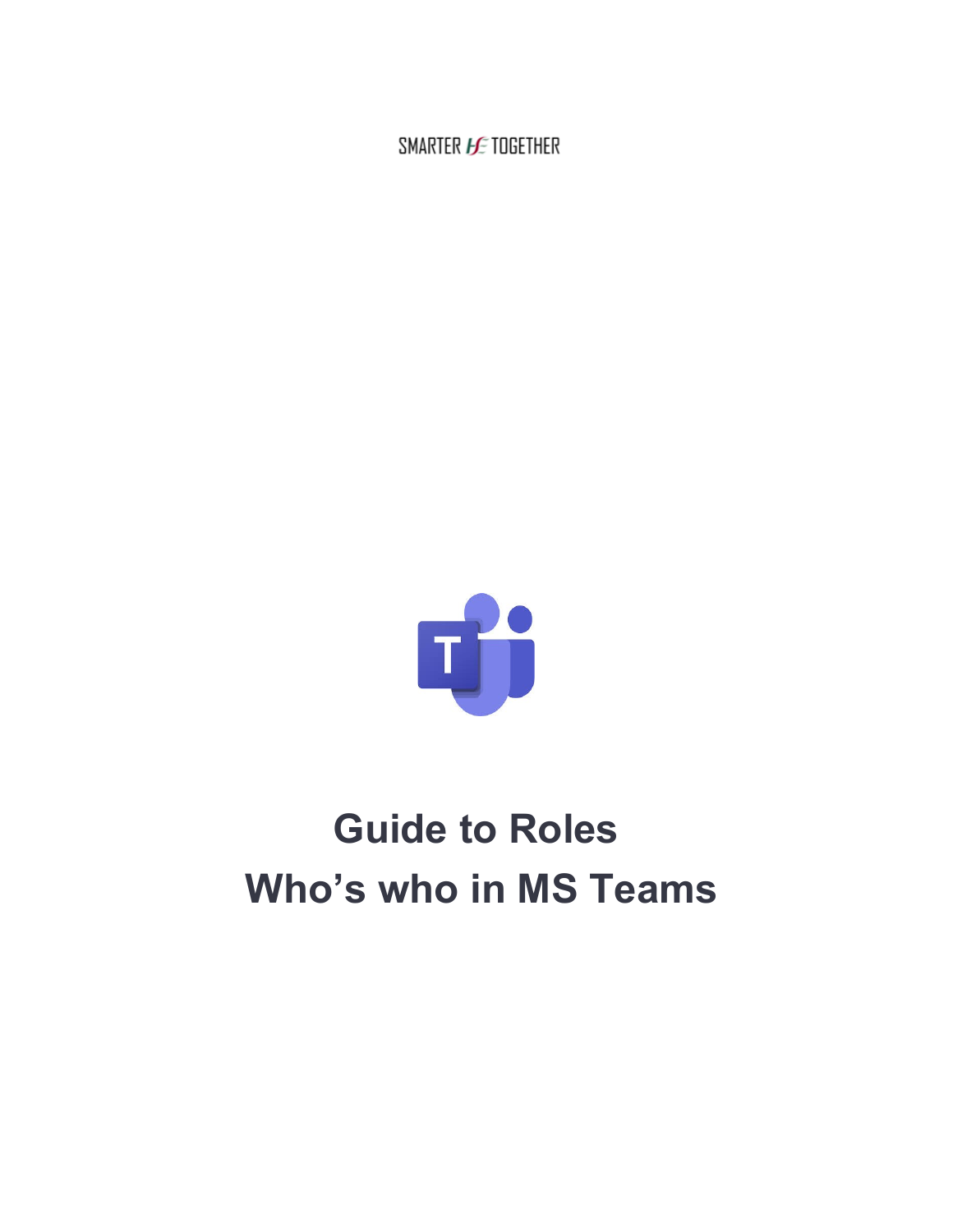## **Introduction**

When planning a Teams meeting, particularly a large meeting with many attendees, and/or a number of elements (e.g. presentation + breakout rooms), it is important to understand the difference between the 'organiser' and the 'presenter' roles. It is also important to decide who will do which task in the meeting. As there can be only one organiser and only he/she can carry out certain functions *(see below)* he/she may will wish to assign 'presenter' permission to colleague(s) so that they can help to run the meeting.

| <b>Role</b>      | <b>Permissions</b>                                                                                                                                                                                                                                     |
|------------------|--------------------------------------------------------------------------------------------------------------------------------------------------------------------------------------------------------------------------------------------------------|
| Organiser        | One, non-transferable organiser per meeting<br>Set up meeting options permissions e.g. designate 'presenter(s)'<br>Set up and manages breakout rooms<br>Download attendance list<br>$\bullet$ End meeting<br>also has all of the presenter permissions |
| <b>Presenter</b> | • Share content/take control of content<br>Admit/remove participants.<br>$\bullet$<br>Mute/unmute attendees and/or prevent attendees from unmuting.<br>Confer 'presenter' status on another attendee                                                   |
| <b>Attendee</b>  | Turn own audio and video on/off (unless audio is restricted by<br>organiser or presenter)<br>Chat (unless chat disabled in the meeting)<br>$\bullet$<br>Adjust own view of content-turn on 'live captions' for example                                 |

# **Organiser**

If you schedule a meeting via Outlook or start it using the 'Meet Now' tool in Teams, you are automatically the organiser.

Currently there can be only one meeting organiser; the role cannot be transferred and *only* he or she can do the following:

## **(i) Set up Meeting Options**

Only the organiser can set up the **'Meeting Options'** before and during the meeting; here the organiser can for example confer 'presenter' status on colleagues, as well as manage lobby settings. It is a good habit to assign permissions in the 'Meeting Options' before you send out the meeting invitation.

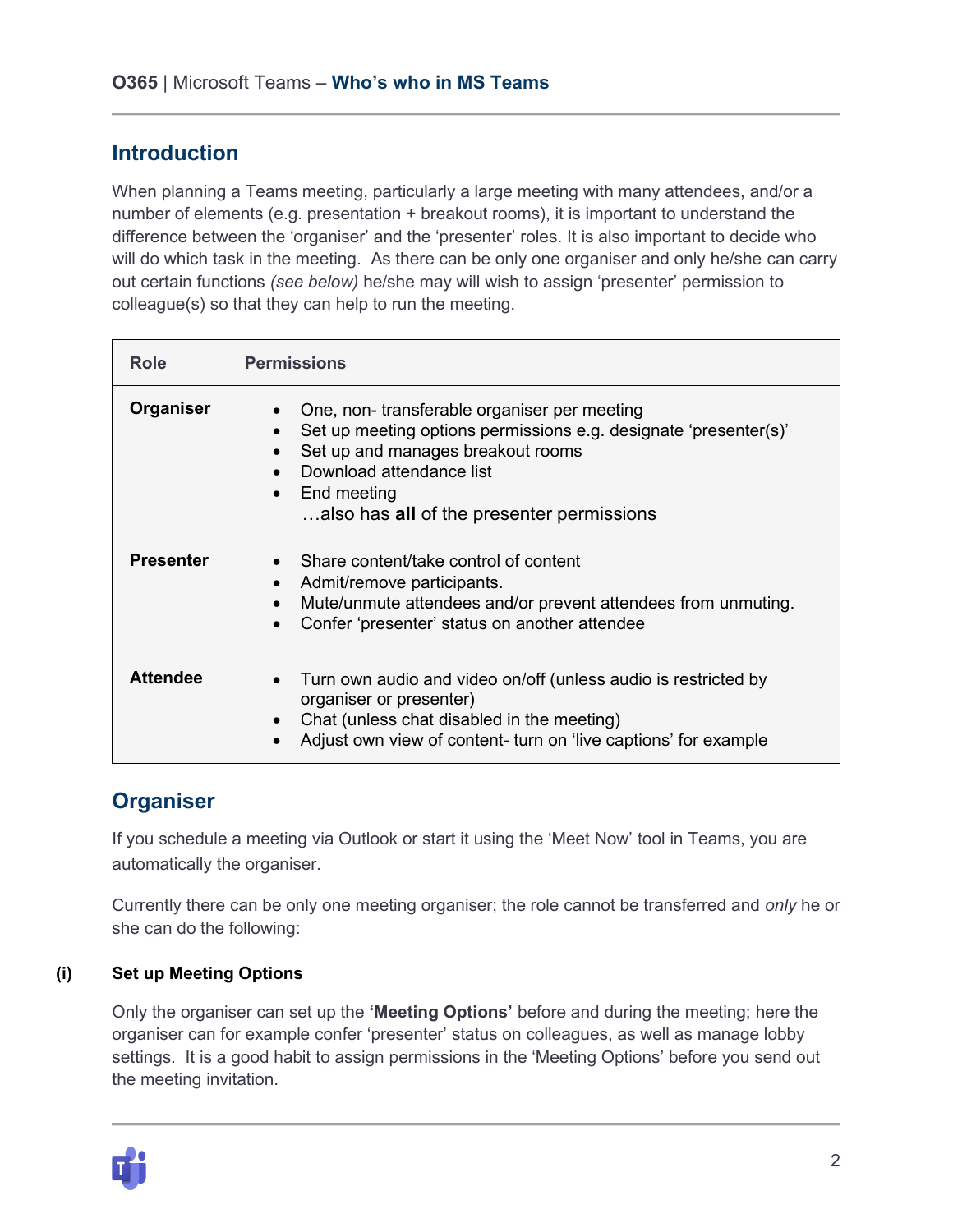a) **Before the meeting**; before you send the meeting invitation, see 'Meeting options' under the 'Join Meeting' link

| 듸<br>$=$<br>Send<br>Update | <b>To</b>        | Jane .bloggs@hse.ie            |                          |       |   |           |  |  |
|----------------------------|------------------|--------------------------------|--------------------------|-------|---|-----------|--|--|
|                            | Subject:         | <b>HR</b> initiative           |                          |       |   |           |  |  |
|                            | Location:        | <b>Microsoft Teams Meeting</b> |                          |       |   |           |  |  |
|                            |                  |                                |                          |       |   |           |  |  |
|                            | Start time:      | Thu 04/02/2021                 | ÷                        | 10:00 | ٠ | All day e |  |  |
|                            | <b>End time:</b> | Thu 04/02/2021                 | $\overline{\phantom{a}}$ | 10:30 | ٠ |           |  |  |

### **Microsoft Teams meeting**

| Join on your computer or mobile app<br>Click here to join the meeting | <b>Meeting options</b>              |                    |               |
|-----------------------------------------------------------------------|-------------------------------------|--------------------|---------------|
| Or call in (audio only)                                               | Who can bypass the lobby?           | Only me            | $\checkmark$  |
| +353 1 592 3510,,490540379#<br>Ireland, Dublin                        | Always let callers bypass the lobby |                    | No $\bigcirc$ |
| Phone Conference ID: 490 540 379#                                     | Announce when callers join or leave |                    | Yes           |
| Find a local number   Reset PIN                                       | Who can present?                    | Specific people    | $\checkmark$  |
| Learn More<br>Meeting options                                         | Select presenters for this meeting  | jane.bloggs@hse.ie | $\checkmark$  |
|                                                                       | Allow attendees to unmute           |                    | Yes           |
|                                                                       | Allow meeting chat                  | In-meeting only    | $\checkmark$  |
|                                                                       |                                     |                    |               |
|                                                                       |                                     |                    | County        |

**b) During the meeting,** go to the '3 dots' in your toolbar and choose 'Meeting options'

Changing the settings while **in** the meeting can be useful if for example, you want to designate a **new presente**r

**OR** if you decide, for convenience to now allow 'everyone' bypass the **lobby** (as the 'ding' of late attendees arriving from the lobby can be distracting for the presenter)

**OR** if you want to disable **the chat**



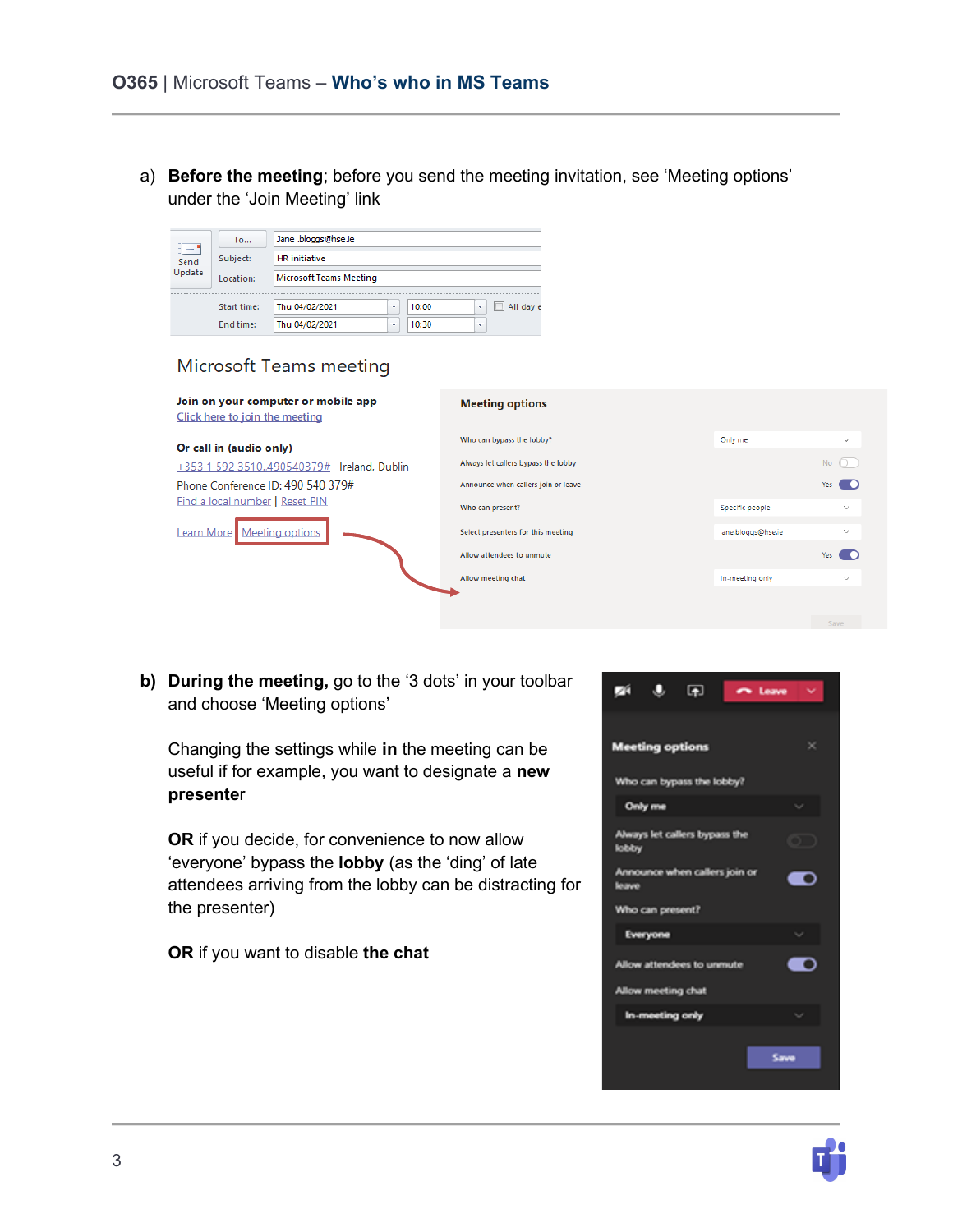#### **(ii) Set up and Manage Breakout Rooms**

Only the organiser can set up and manage **[breakout rooms](https://www.ehealthireland.ie/MS-Teams-for-HSE-Staff/MS-Teams-Breakout-Rooms-pdf.pdf)** in the meeting. Consider how best to divide up tasks; e.g. ask a colleague to schedule the meeting so that he/she can run the breakout rooms as the organiser. He/she can then use the 'meeting options' to confer presenter status on the principal speaker so that that person can concentrate on their presentation, while the organiser manages the rooms.

#### (iii) **Download the attendance list**



This can be done only by the organiser before the meeting ends.

#### **(iv) End the meeting for everyone.**

To *end* a meeting, right-click on the arrow beside 'Leave' on your toolbar). If you as organiser simply '*leave'* the meeting rather than end it, then any remaining attendees can remain in the meeting and continue chat etc., which may not be desirable.



**Note:** The organiser also has all of the **presenter permissions**, as set out below.